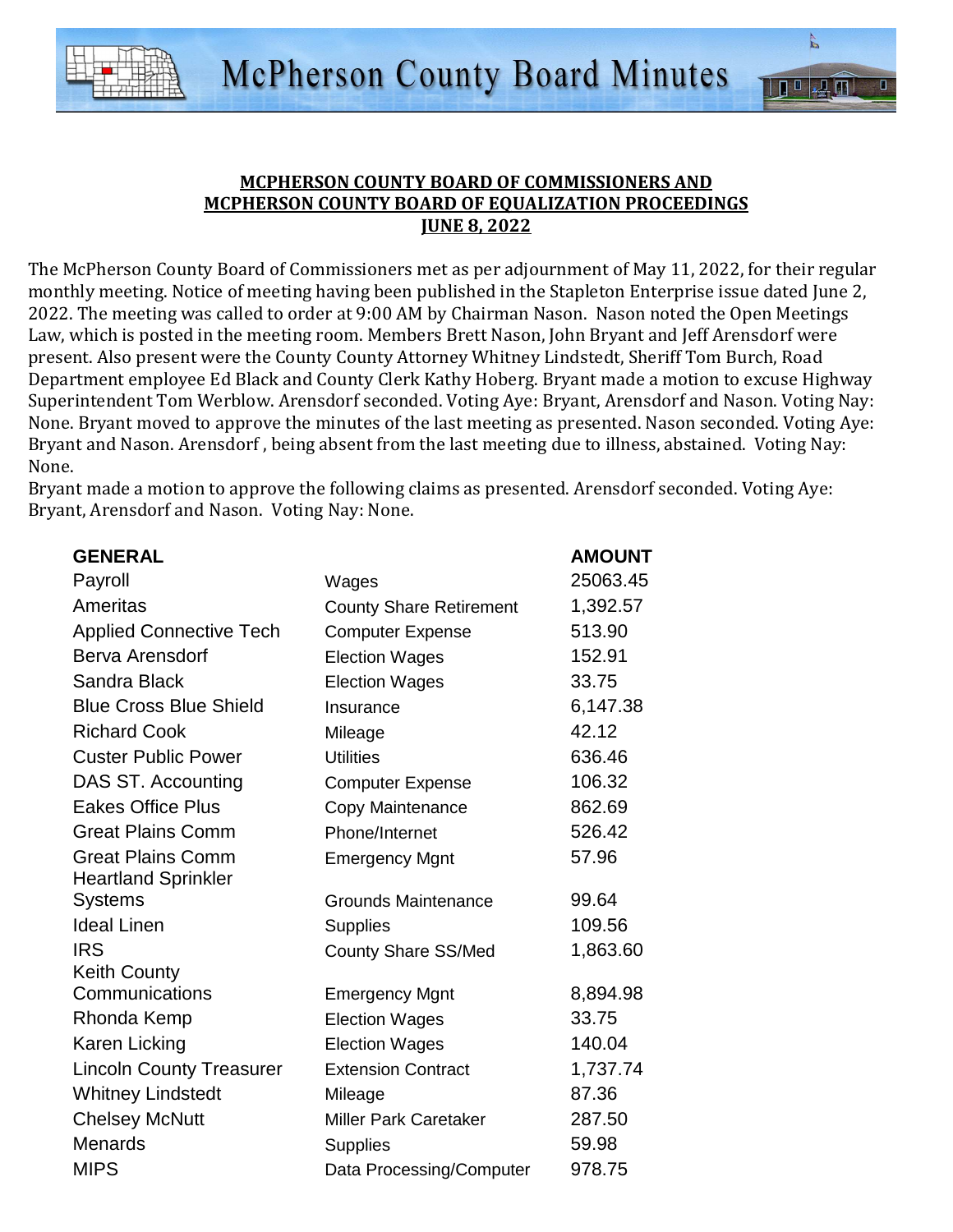|                                                  | <b>McPherson County Board Minutes</b>              |                       |
|--------------------------------------------------|----------------------------------------------------|-----------------------|
| <b>NE Assn County Clerks</b>                     | Workshop                                           | 125.00                |
| Neal Oil & Auto                                  | Fuel                                               | 101.00                |
| Nirma                                            | Annual Insurance Premium                           | 10,022.00             |
| Linda Paxton                                     | <b>Election Wages</b>                              | 205.20                |
| <b>Pamela Schmidt</b>                            | <b>Election Wages</b>                              | 140.85                |
| <b>Staples Credit Plan</b>                       | <b>Supplies</b>                                    | 868.92                |
| <b>Stapleton Enterprise</b>                      | Publishing/Supplies                                | 212.88                |
| Trugreen                                         | <b>Grounds Maintenance</b>                         | 336.00                |
| <b>US Bank</b>                                   | Office/Janitor Supplies                            | 982.51                |
| Viaero                                           | <b>Sheriff Phone</b>                               | 81.21                 |
| <b>Village of Stapleton</b>                      | <b>Trash Disposal</b>                              | 2,480.00              |
| <b>Pauline Waits</b>                             | <b>Election Wages</b>                              | 140.85                |
| Donald D. Wilson CPA                             | <b>Audit Costs</b>                                 | 5,000.00              |
| <b>ROAD</b>                                      |                                                    | <b>AMOUNT</b>         |
| Payroll                                          | Wages                                              | 10,491.63             |
| Ace Hardware                                     | <b>Supplies</b>                                    | 169.99                |
| Ameritas                                         | <b>County Share Retirement</b>                     | 640.69                |
| Jeffrey Arensdorf                                | <b>RR Ties</b>                                     | 40.00                 |
| <b>Blue Cross</b>                                |                                                    |                       |
| Croell Inc.                                      | <b>County Share Insurance</b>                      | 2,451.64<br>17,347.22 |
|                                                  | Gravel                                             | 1,051.25              |
| <b>Croell Paving</b><br><b>Great Plains Comm</b> | Asphalt                                            | 103.91                |
| <b>IRS</b>                                       | Telephone                                          | 800.24                |
|                                                  | <b>County Share SS/Med</b><br><b>Shop Supplies</b> | 43.20                 |
| <b>JM Parts and Equip</b><br>Level LLC           | <b>Autogate Sills</b>                              | 2,000.00              |
| McPherson Co. Inheritance                        | <b>Reimbursement Payments</b>                      | 5,337.97              |
| <b>Neal Oil</b>                                  | Heating/Fuel/Repairs                               | 4,991.86              |
| Nirma                                            | Annual Insurance Premium                           | 13,332.00             |
| Powerplan                                        | Grader Blades / Maintenance                        | 574.22                |
| GB Auto Serv Inc (T.O.                           |                                                    |                       |
| Haas)                                            | <b>Tires/Equipment</b>                             | 1,687.96              |
| <b>TC Engineering</b>                            | <b>Highway Supt</b>                                | 750.00                |
| <b>FAIR</b>                                      |                                                    |                       |
| <b>Ideal/Bluffs Facility Sol.</b>                | <b>Supplies</b>                                    | 80.67                 |
| <b>Ideal Linen</b>                               | <b>Supplies</b>                                    | 37.11                 |

Ideal Linen Supplies 37.11 Sandhills Catering Fair BBQ 1,000.00

## **SENIOR MEAL PROGRAM**

| Prairie Hills Café | <b>Senior Meals</b> | 3,272.50 |
|--------------------|---------------------|----------|
|                    |                     |          |

 $\Box$ 

**TILAN**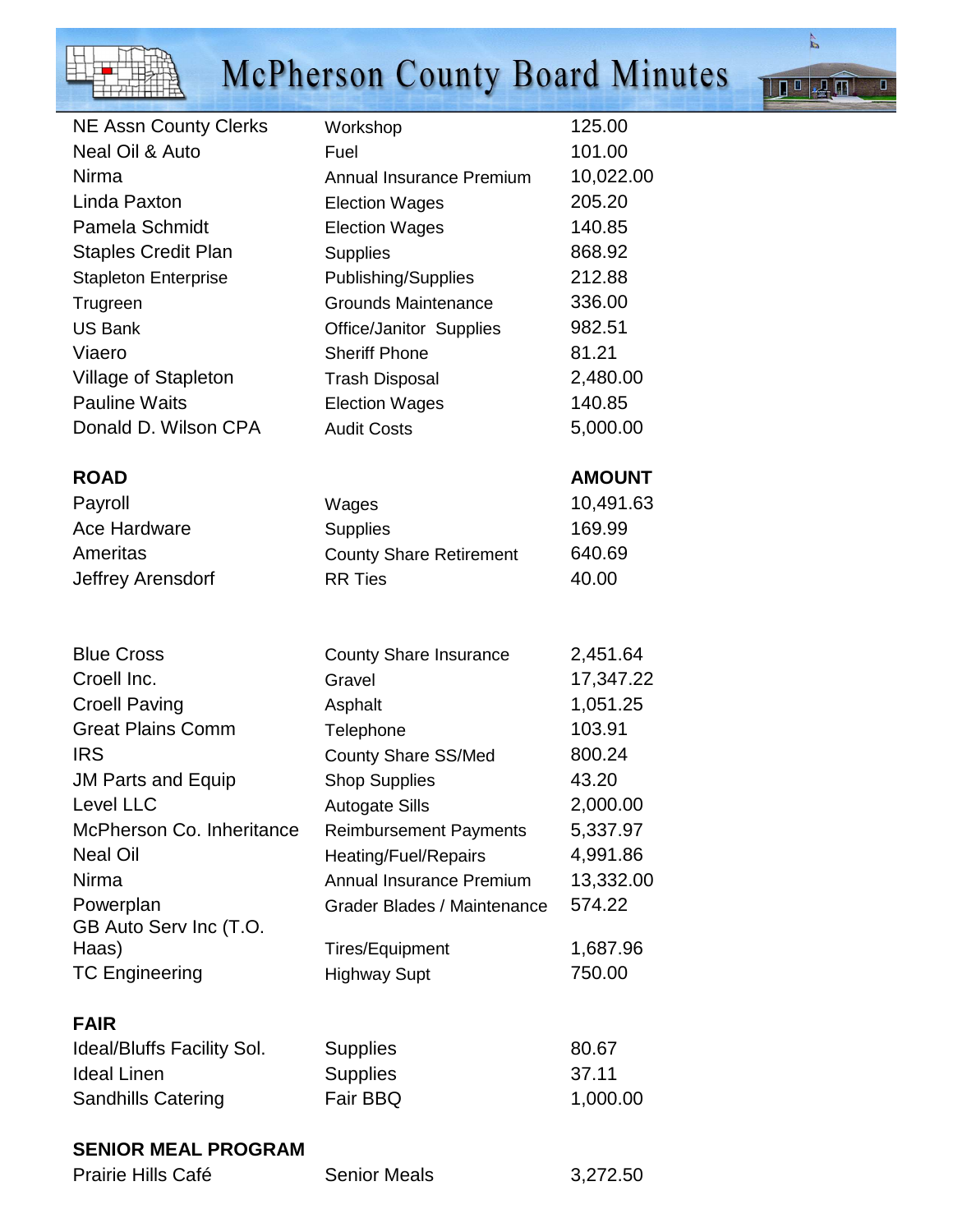

## **COVID ARPA**

FYR-TEK Ambulance Lift 22594.19

**At 9:05 AM**, the board met with Brian Cox from Nebraska Extension. The board reviewed the new interlocal agreement between Nebraska extension and Lincoln/McPherson/ Logan Counties. The commissioners, along with the county attorney, will review the agreement and address it at the July Commissioner's meeting.

Highway Superintendent Tom Werblow arrived at 9:10 AM.

**At 9:15 AM**, there was a Public Hearing Held to discuss a request to vacate a portion of Platt Street and Fourth Street. Dan Connell was present and had no comments nor objections to the request. Bryant made a motion to approve the request to vacate as follows:

Platt Street from the North Right of Way line of Fourth Street to the South Right of Way line of Third Street.

Platt Street from the North Right of Way of Highway 92/97 (Fifth Street) to a point on the extended North Right of Way of Fourth Street.

Fourth Street from the East Right of Way of Brown Street to the East Right of Way of Platt Street. Arensdorf seconded the motion. Voting Aye: Bryant, Arensdorf and Nason. Voting Nay: None. Motion passed and the hearing was closed.

Ed Black reported that the road department has been grading and adding cover to roads in the county. Two auto-gates have been set and/ or replaced.

Arensdorf moved to approve the June Road Plan as presented by Nason. Bryant seconded. Voting Aye: Arensdorf, Bryant and Nason. Voting Nay: None.

**At 10:00 AM,** the commissioners met with Kyle Anderson from AFLAC. McPherson County employees are eligible to purchase insurance coverage through AFLAC at the expense of the employee. AFLAC offers a choice of a Value-Added Service to the County for no charge. Arensdorf made a motion to choose the Accidental Death and Dismemberment Policy as the choice for McPherson County. Bryant seconded. Voting Aye: Arensdorf, Bryant and Nason. Voting Nay: None.

There was a Safety Committee meeting held. Members present were: Tom Werblow, John Bryant, Brett Nason, Jeff Arensdorf, Whitney Lindstedt, Ed Black and Kathy Hoberg. Tom Werblow gave flyers and information about "Tips on Sun Protection".

The board reviewed the Fund Balance Listing from the Treasurer.

Arensdorf made a motion to approve the Independent Auditor Report for June 30, 2021 from Donald D. Wilson, CPA. Bryant seconded. Voting Aye: Arensdorf, Bryant and Nason. Voting Nay: None**. The audit report has been completed and is on file in the office of the McPherson County Clerk.**

The board reviewed the 2022 NIRMA/II billing statement which details the coverages and costs for the July1, 2022 to July 1, 2023 policy period. McPherson County's annual contribution amount for 2022-23 is \$23,354, which represents a \$3,075, or 15.15 percent increase from last year. Bryant made a motion to keep the policy and deductible we currently have in place. Arensdorf seconded. Voting Aye: Bryant, Arensdorf and Nason. Voting Nay: None.

**At 11:00 AM**, Bryant moved to adjourn the regular board meeting and meet as the Board of Equalization for the purpose of Valuation Protest Hearings. Nason seconded. Voting Aye: Bryant, Nason and Arensdorf.